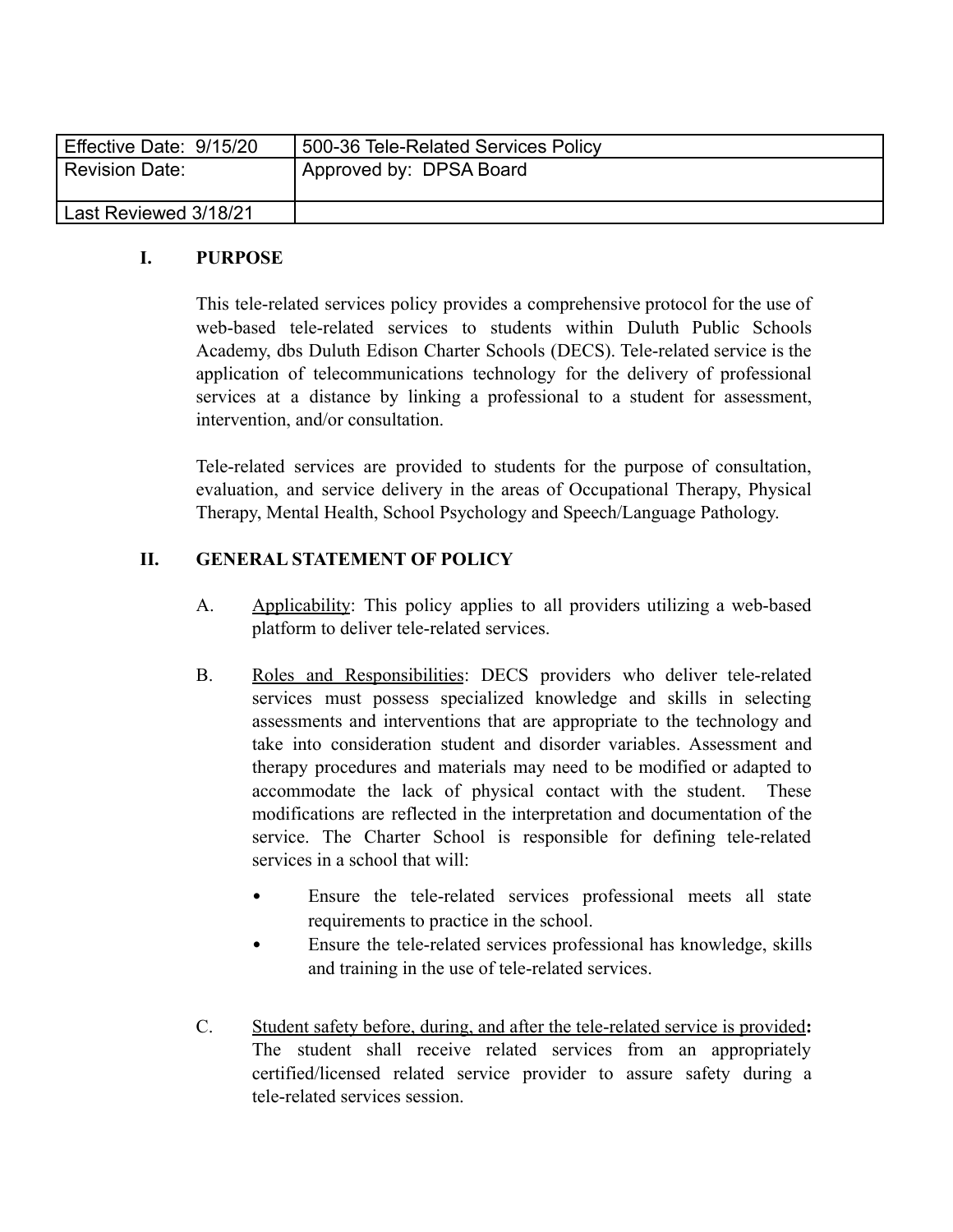- D. Discontinuing tele-related services: Students who have been determined appropriate candidates for tele-related services will follow the same Minnesota eligibility criteria for entrance and exit from services as students receiving face-to-face services.
- E. Privacy and Security: The professional must ensure student confidentiality when tele-related services are utilized. This includes demonstrating knowledge of:
	- Health Insurance Portability and Accountability Act (HIPAA);
	- Health Information Technology for Economic and Clinical Health Act of 2009 (HITEH);
	- Family Education Rights and Privacy Act of 1974 (FERPA);
	- State and federal regulations pertaining to electronic storage of information for local computer servers and local area networks ;
	- Type of technology utilized;
	- Knowledge of the tele-related services software and hardware applications.
- F. Required Documentation:
	- 1. Type of service provided: This information is documented in the Individualized Education Program (IEP) and on the Medical Assistance (MA) billing activity logs.
	- 2. Time service begins and time service ends: This information is documented on the Medical Assistance activity logs.
	- 3. Description of provider's basis for determining tele-related services is appropriate: Services are based on the unique needs of each individual student; tele-related services may not be appropriate in all circumstances or for all students. Candidacy for receiving services via tele-related services will be assessed prior to initiating services. The student's education, culture, age, and ability will be used to determine eligibility.
		- Code of Ethics: Providers who hold the appropriate licensure or equivalent shall evaluate the effectiveness of services provided and they shall provide services only when benefit can be expected.
		- Providers shall make use of technology and instrumentation consistent with accepted professional guidelines in their areas of practice. If proper technology is not available, an appropriate referral may be made.